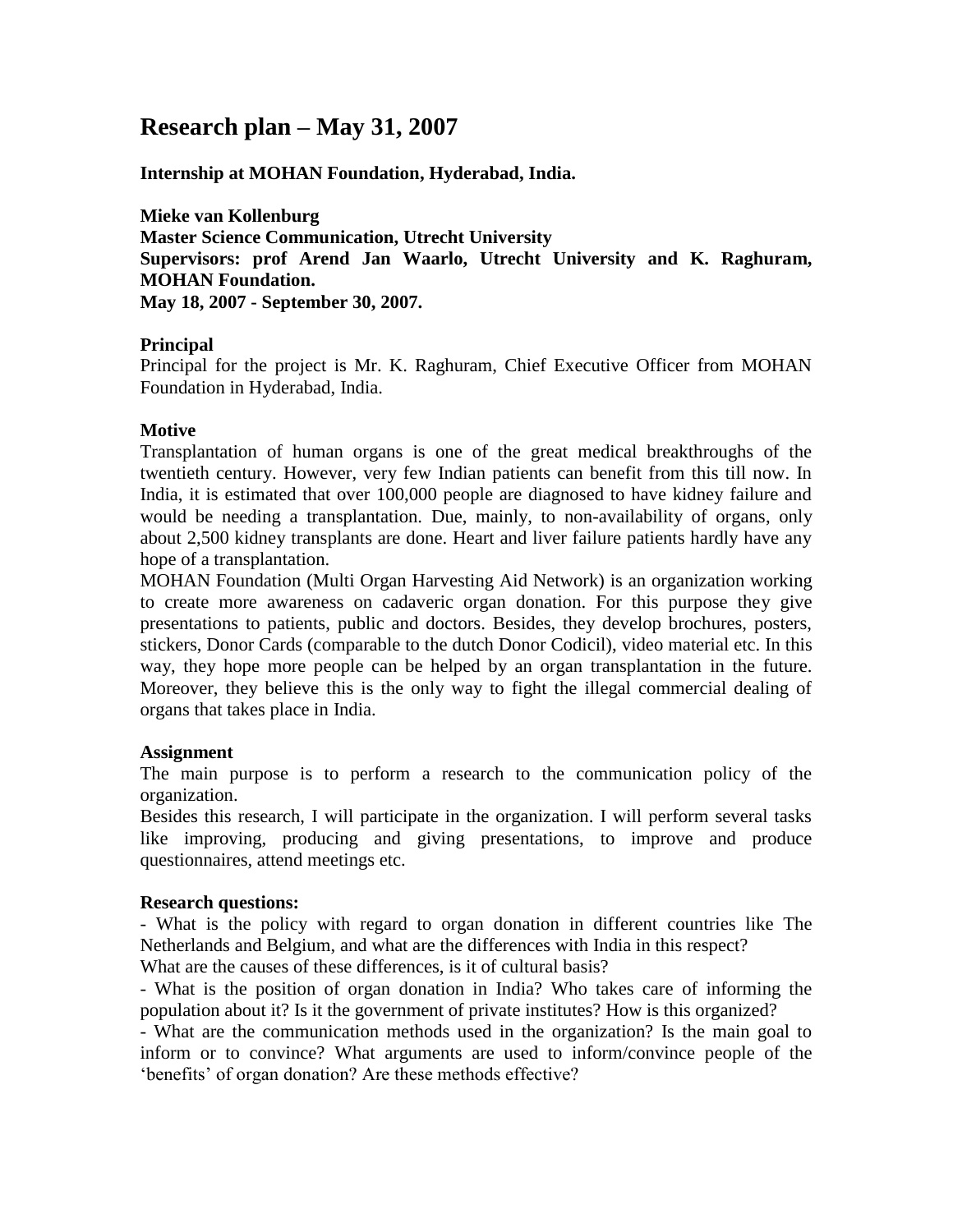- What ethical dilemma's exist in organ donation among the Indian population? What is the perception of the body and of organs in the Indian population?

- What is the influence of religion and social economic status on the decision to become donor or not?

- How do people (relatives of an organ donor) experience the process of organ donation? How do they feel after donation of their relatives' organ(s)?

- How essential is organ donation in India? How many lives can be saved?

- What is the procedure that is followed when a transplantation is possible?

#### **Research methods:**

- Literature research
- Topic-interview/questionnaires
- Observation & participation in the MOHAN Foundation

The research will be qualitative, partly describing (i.e. Theory is probably not applicable). I will try to gain as much validity and reliability of the research as possible by means of triangulation; besides participation and observation I will also interview different people about the different topics regarding organ donation, and read literature and documentation.

In interviews with transplant coordinators, I will focus on their communication methods and their motives. In interviews with patients and donor relatives, I will focus on their experiences and feelings.

In these interviews, I will try to create rapport with the interviewed person to avoid 'social desirable' answers.

## **Conditions of execution**

Research can only be performed if enough literature on involved topics is obtainable, if documentation on the projects is available and if enough people are willing to participate in interviews and/or questionnaires.

## **Quality control**

During the internship, Arend Jan Waarlo will guide me from the master Science Communication, and Mr. K. Raghuram from MOHAN Foundation.

I planned two evaluation moments with Mr. Raghuram: one in the beginning of July (mid-internship) and one at the end of September/beginning of October (end evaluation).

## **Planning**

Phase 1: Project preparation

- Write research plan
- Literature research

Phase 2 : Carrying out the research

- Read documentation of MOHAN Foundation
- Participate and observe in MOHAN Foundation
- Approach people for interviews (transplant coordinators, transplanted patients, donor relatives)